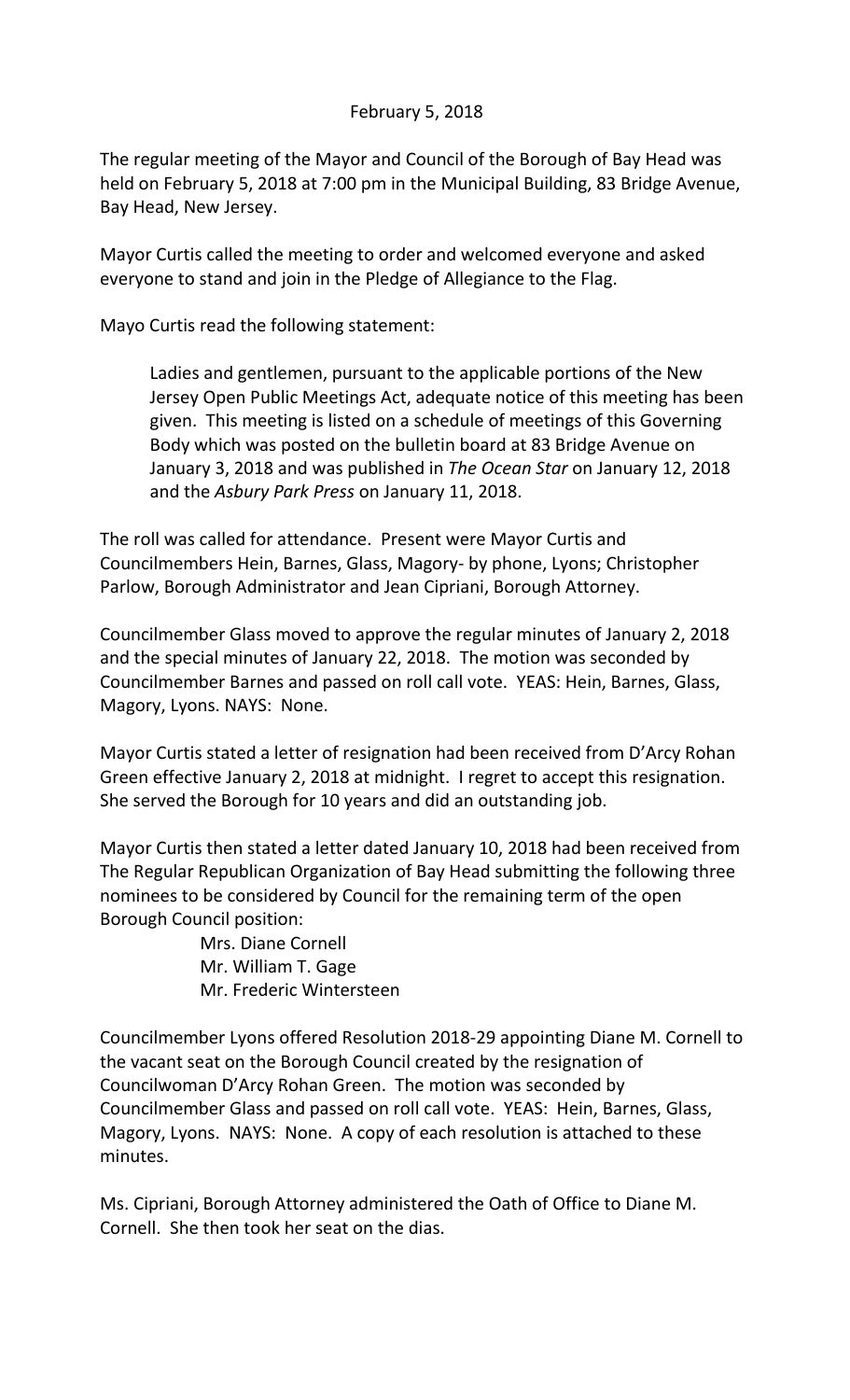Councilmember Cornell thanked everyone for their support stating that she was looking forward to serving the Borough.

Mayor Curtis designated Christopher Parlow as the Borough's Community Rating System Coordinator.

Mayor Curtis made the following appointments to Council Standing Committees for the remainder of 2018. The first person is Chairman.

| Legal and Planning     | <b>BARNES, Cornell, Magory</b> |
|------------------------|--------------------------------|
| Parks, Grounds & Rec.  | <b>CORNELL, Glass, Lyons</b>   |
| <b>Public Services</b> | HEIN, Barnes, Cornell          |
| <b>Public Safety</b>   | GLASS, Lyons, Hein             |
| <b>Public Works</b>    | MAGORY, Hein, Glass            |
| Finance & Technology   | LYONS, Magory, Barnes          |

The appointments were moved by Councilmember Barnes, seconded by Councilmember Magory and passed on roll call vote. YEAS: Hein, Barnes, Glass, Magory, Cornell, Lyons. NAYS: None.

Mayor Curtis called for Reports of Standing Committees.

Councilmember Hein, read the Construction Official, Code Enforcement and Zoning Reports for the month of January. Copies of the report are attached to these minutes.

The Borough is in a separate Electrical Co-op than the residents. They recently went out to bid – the new bid will reflect a 18% savings for the Borough. The residents receive a 5% savings.

I am looking for a gas co-op but we have to join an existing one. I will keep you informed.

Councilmember Barnes, Legal and Planning: I have been reviewing various ordinances that have come across our desk. We are working on an ordinance concerning public urination – we have one but sections need to be revised.

DART Prevention Coalition will be present at the April 2, 2018 Council meeting to update everyone on the growing opioid epidemic in Ocean County.

Councilmember Glass, Public Safety, read the Police and OEM report for the month of January and the Bay Head Fire Company report for the months of December and January. A copy of the report is attached to these minutes.

## OEM – Tip of the Month:

Be prepared – Keep in touch with your Valentine during and after a disaster strikes. Ensure our emergency plans include phone numbers – also written in case phone is lost or out of power – of people to contact and places to meet during evacuations or shelter-in-place events.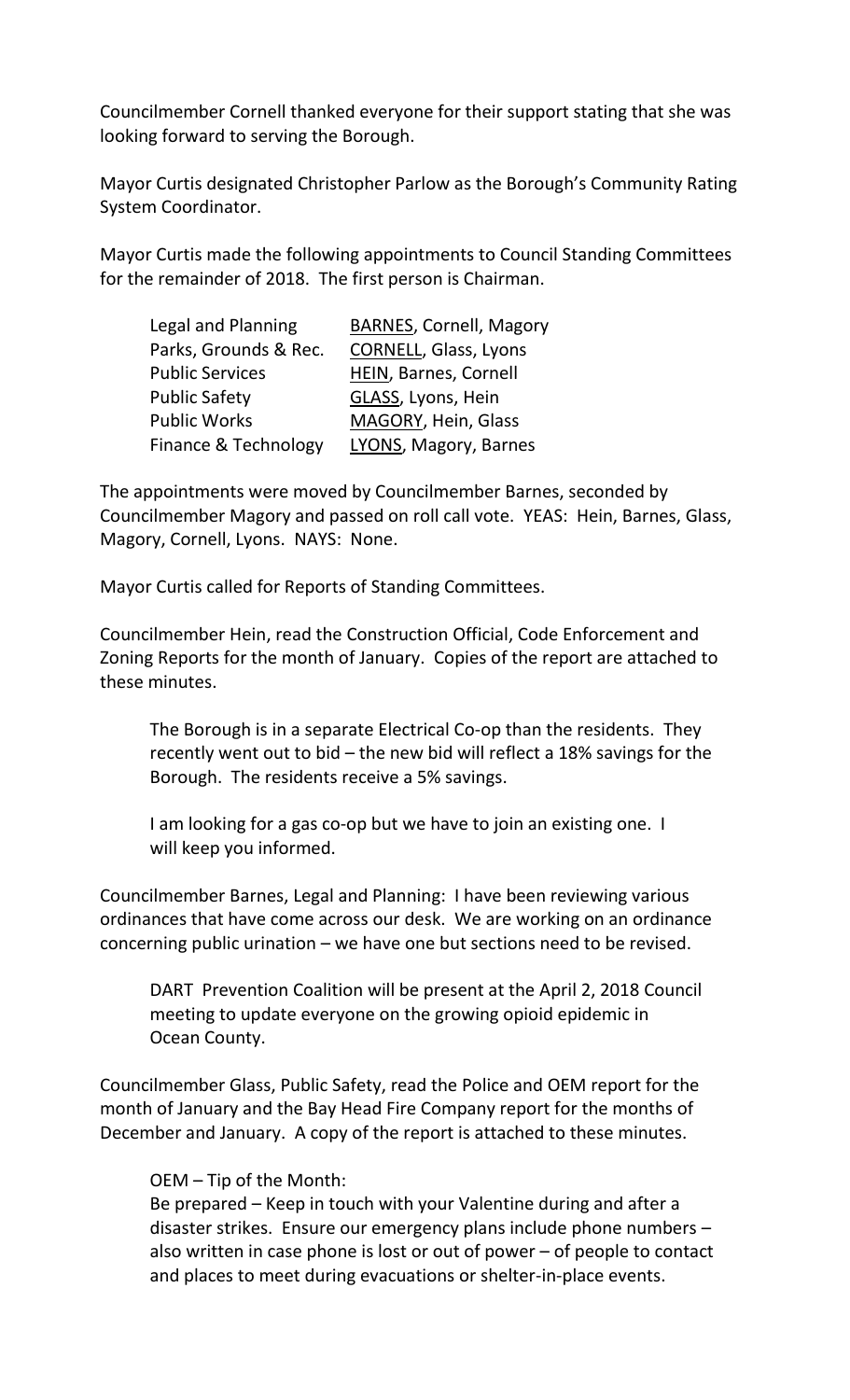Fire Department – Tip of the Month:

With the winter snowfall upon us, the fire department would like to remind all homeowners and business owners to shovel out any fire hydrants in front of their properties within 24 hours.

Councilmember Magory, Public Works: We are working on repaving five streets: Cedar, Karge, Oak, Strickland and Bridge. Bids will be accepted on February  $21^{st}$ . This work will be done outside the summer season.

The sidewalk installation on the west side of Clayton Avenue is progressing. We have spoke with the homeowners and have adjusted the drawings to make it as accommodating as possible. The plans are complete and bids will be received on February  $21^{st}$ .

Howe Park survey will be authorized by Resolution tonight. The next step will be to define the fill we will need to make it available for use.

Councilmember Lyons, Finance:

The Budget Committee has the 2018 budget ready and fine tuned. The State has implemented a new system which requires our CFO to enter our budget prior to introduction but it still is not working properly. We have asked the State to postpone utilizing the new system until 2019 but they don't want to hear it. Tonight we will present an emergency to our temporary budget which will carry us until we can adopt our 2018 Budget.

As you are aware a number of people prepaid their taxes. In December 2016 for 2017 we received \$214,000 in prepaid taxes. In December 2017 for 2018 we received 2.3 million dollars. This Is a big revenue boost for the Borough but we are limited as to what we can do with it.

Mayor Curtis: There was a special meeting on January 22, 2018 which was for only one subject – payment of bills.

Councilmember Lyons: Yes, we had to pay bills. There were several important bills that need Council approval and couldn't wait until tonight. It was the only thing done at the meeting.

Technology Committee: Please visit our new website. There is a new feature – Report a Concern now added through GovPilot. I would like to thank Chris Parlow for working on this to get it up and running. Tomorrow all department heads will be trained on how the Report of Concerns works.

Mr. Parlow: Overlays have been added to the GovPilot maps: flood maps, critical facilities, you can also highlight a specific property and find information on it.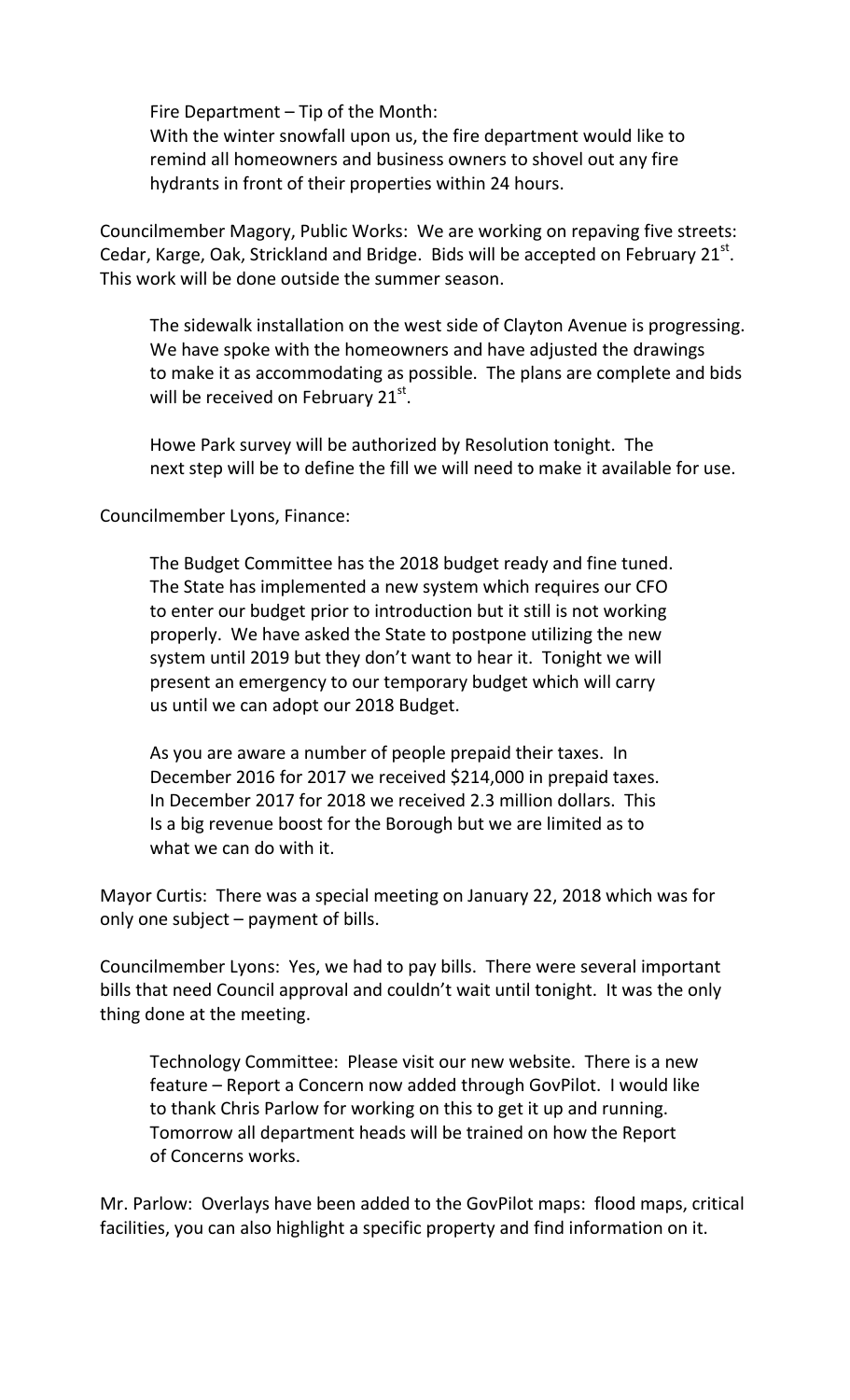Councilmember Lyons: I am working with the CFO and we will be going to allow you to pay your taxes on line. We are hoping to roll that out this year. We are trying to make it easy to connect to the town.

Christopher Parlow, Borough Administrator:

A draft copy of the agenda will be posted to the website on Friday afternoon prior to the Monday Council meeting.

In December the Council authorized by Resolution 2018-155 the sale of a public works truck. After the last big snow, it was found to be the best in plowing 8 to 12 inches of snow so at the moment the sale is on hold.

We will be updating our CDL (Commercial Drivers License) Policy because a number of drugs are being added to be tested for. Councilmember Hein and I are working to revamp the entire policy.

All I am sure are aware of the injury to our public works supervisor on January 10, 2018. He got his hand stuck in an augur. We are working with JIF and OSHA concerning his injuries.

I am updating myself on the Borough Zoning Ordinances since I have been appointed as Class II member to the Planning Board.

I am reviewing the Employee Handbook – some job titles need to be updated.

Also on my desk is the renewal of the General Beach Maintenance Permit, which allows the BHIA to perform maintenance on the beach. The permit is issued for five years but expired on June 30, 2017. I am Working with the Borough Engineer so that maintenance activity can go on.

A Flood map Ordinance will be introduced tonight.

I continue to work on GovPilot.

Beach Replenishment is coming to Bay Head. We need to be prepared. Work is going to happen so I am trying to bring myself up to date on that project.

The all County Flood Hazard Mitigation Plan needs to be updated, we will meet the February deadline.

A amendment to the house numbering ordinance will be introduced tonight.

A draft of the Beach Access Plan has been submitted to DEP and they returned with comments. We will be answering those comments and resubmitting soon.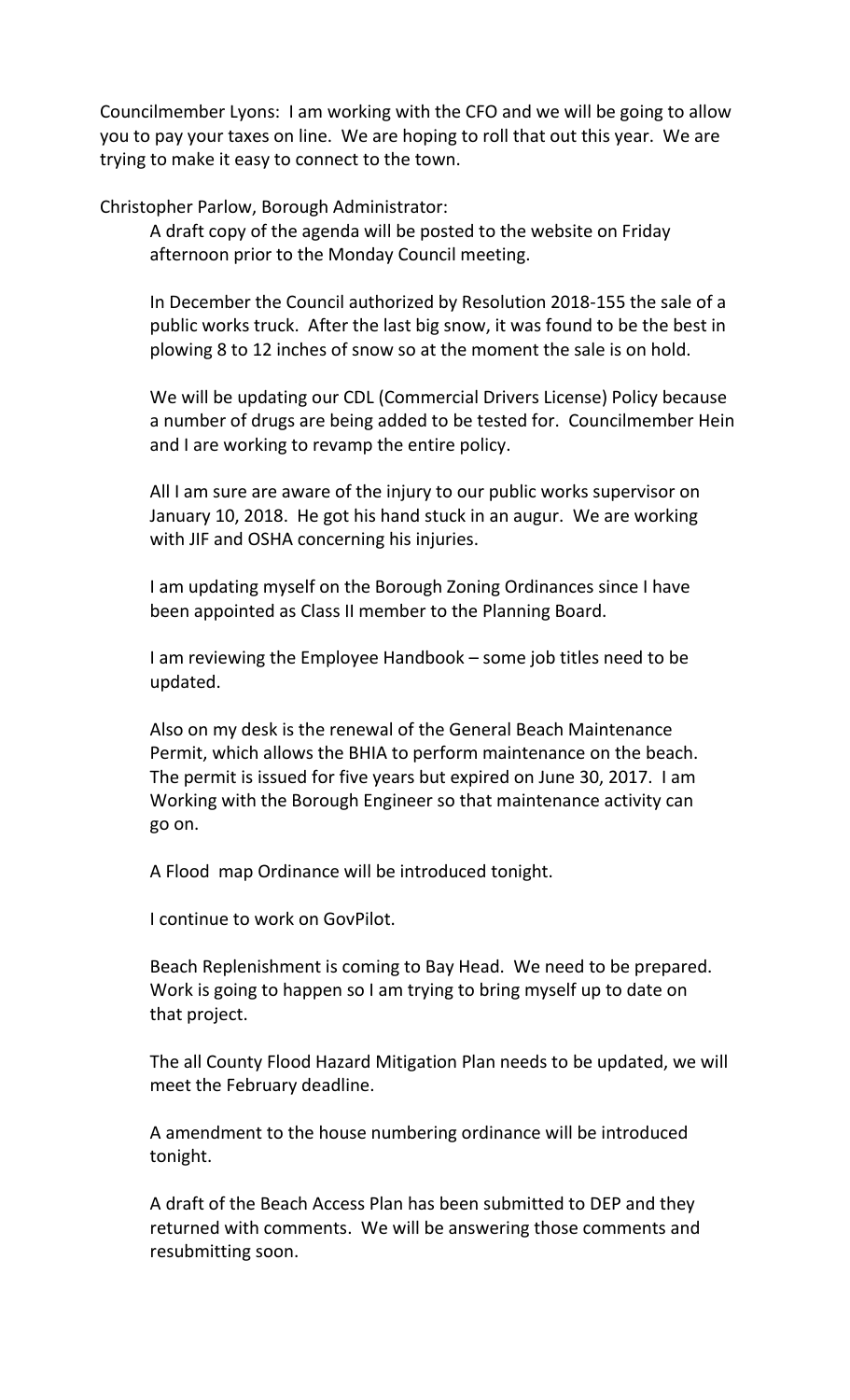Mayor Curtis: If not for Tommy Linton the injury to Larry would have been worse. He saved his life and definitely his arm by applying a tourniquet. I would like to recognize his quick response in acting as quickly as he did.

Councilmember Glass: Because of that accident all police cars have tourniquets.

Mayor Curtis called for Clerk's Correspondence.

Ms. Applegate offered the following request:

An application for Raffles License from Meridian Health Foundation, Inc. for an Off-Premise License for an event to be held June 1, 2018 at the Bay Head Yacht Club.

An application for Raffles License from Bay Head Fire Company #1 for an Off-Premise License with the drawing to be held on June 30, 2018 at the Bay Head Firehouse.

A request from Bay Head Business Association to hold their  $3^{rd}$ Annual "Glimmer of Hope" lantern event on Twilight Lake on August 11<sup>th</sup> with rain date of August 12<sup>th</sup> at 7:30 pm.

A request from Clean Ocean Action for their 2018 Beach Sweeps to be held on Saturday, April 21 and Saturday, October 20, 2018 from 9 am to 12:30 pm.

A request from Bay Head Home and School Association for permission to hold their  $12^{th}$  Annual Bay Head Shark Run 5K on Saturday, September 29, 2018 starting at 8:30 to 11:00 am.

An application for Raffles License from Sacred Heart Holy Name Society For an On-Premise License for an event to be held on March 10, 2018 at Sacred Heart Church Parish Hall.

Councilmember Glass moved to approve the request which was seconded by Councilmember Lyons and passed on roll call vote. YEAS: Hein, Barnes, Glass, Magory, Cornell, Lyons. Nays: None.

Mayor Curtis called for Resolutions.

Councilmember Barnes offered Resolution 2018-30 authorizing the execution of a Policy Endorsement with Metropolitan Life Insurance Company (METLIFE) as administered by Bollinger Specialty Group for Group Dental Service Plan Coverage.

Councilmember Lyons offered Resolution 2018-31 authrozing the execution of 2018 Annual Software Maintenance Agreement with Edmunds and Associates.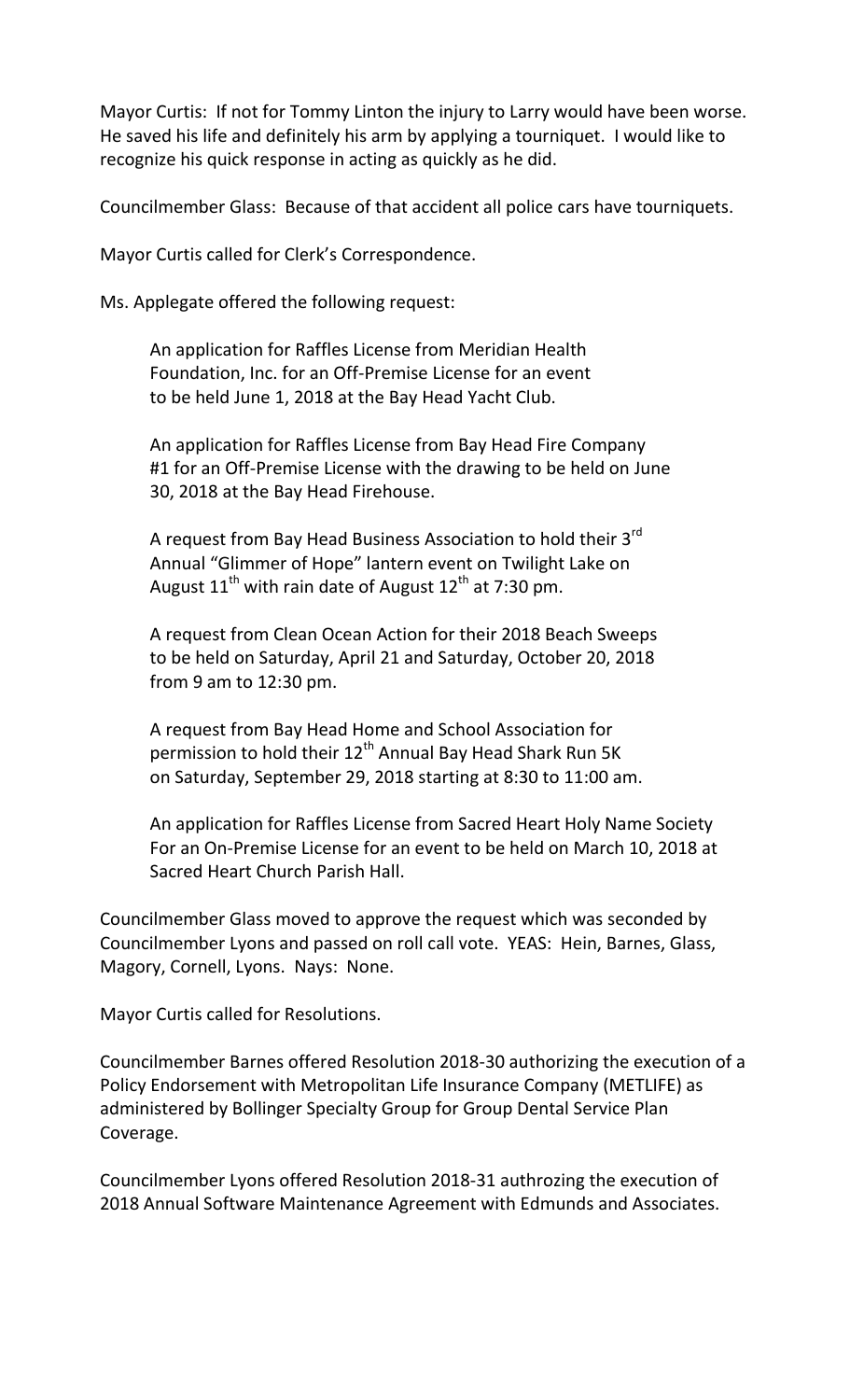Councilmember Lyons offered Resolution 2018-32 amending Resolution 2017-121 providing for Salaries and Compensation of Borough Officials and Employees for 2018.

Councilmember Glass offered Resolution 2018-33 authorizing payment to employees for Accrued Compensatory Time from the Budgetary provision approved as Police Salary and Wages.

Councilmember Lyons offered Resolution 2018-34 adopt 2018 Temporary Emergency Appropriations #1.

Councilmember Hein offered Resolution 2018-35 awarding a Professional Services Contract to Remington & Vernick Engineers to provide Surveying and Drafting Services for Howe Park Softball Field Topographic Survey and Property Line Stakeout.

Councilmember Lyons offered Resolution 2018-36 authorizing the Transfer of Appropriations in the Calendar Year 2017 Budget.

Councilmember Glass moved the above resolutions be adopted. The motion was seconded by Councilmember Barnes.

Mayor Curtis asked if there were any questions from the public concerning the Resolutions presented.

Ann Kelly, 100 Meadow Avenue: Who is covered by the dental insurance policy?

Councilmember Barnes: Employees and Council. Not all employees are covered under our plan they may choose to go with their spouse. The rules as to Council changed a few years back.

Ms. Kelly: Resolution 2018-35 – what is the cost to the Borough?

Mr. Parlow: \$9,200.00.

Mayor Curtis closed the discussion by the public.

The motion passed on roll call vote: YEAS: Hein, Barnes, Glass, Magory, Lyons. NAYS: None. NOT VOTING: Cornell. A copy of each resolution is attached to these minutes.

Mayor Curtis called for Ordinance, Second Reading, Public Discussion and Vote.

Councilmember Barnes offered Ordinance 2017-01 entitled:

AN ORDINANCE OF THE BOROUGH OF BAY HEAD, COUNTY OF OCEAN, STATE OF NEW JERSEY, PROHIBITING APPROVAL OF APPLICATIONS WITHIN THE BOROUGH OF BAY HEAD THAT REQUIRE BOROUGH GOVERNMENT APPOVAL WHICH ARE VIOLATIVE OF FEDERAL LAW AND AMENDING CHAPTER 147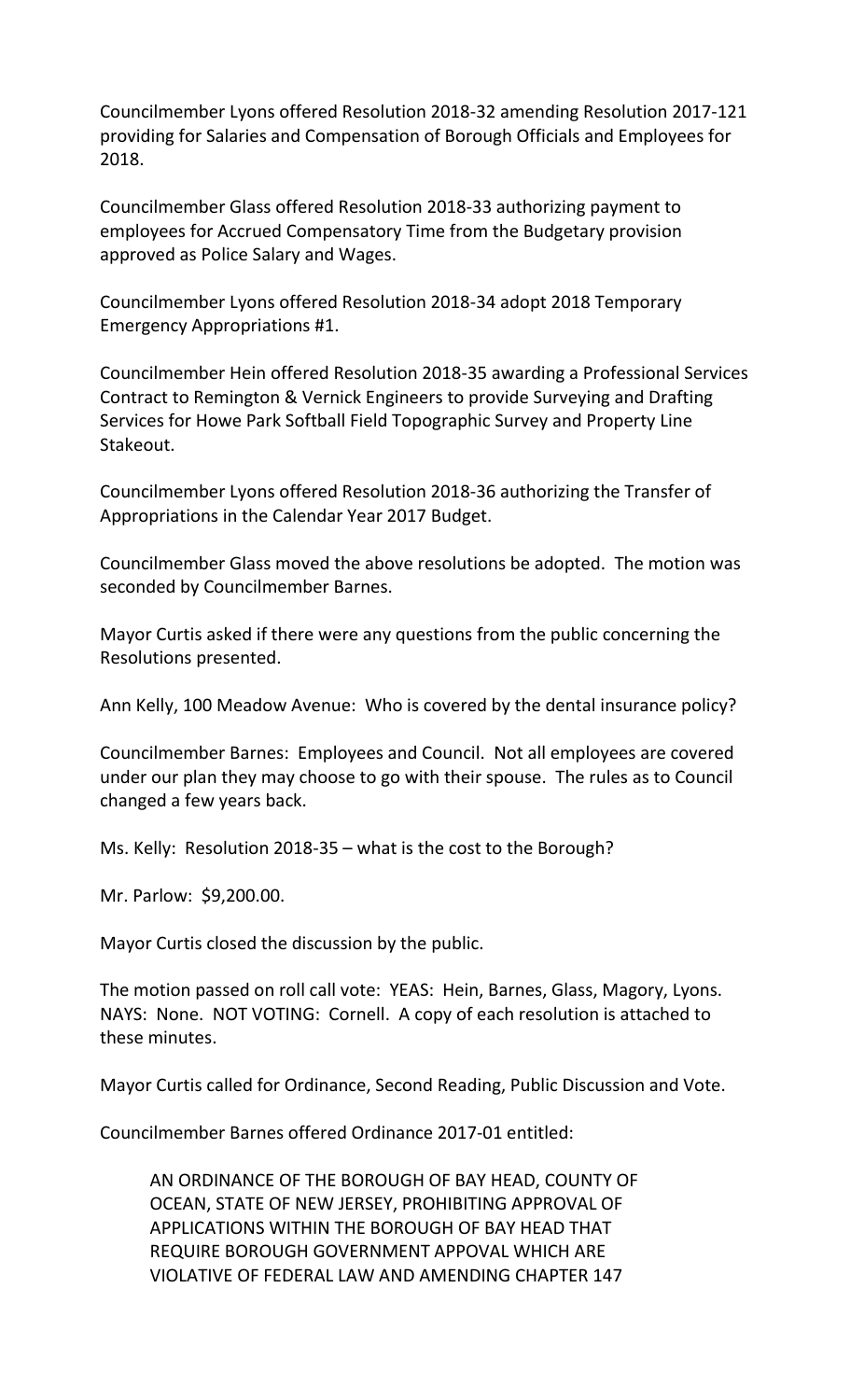SO AS TO PROHIBIT SALE OF DISPENSING OF MARIJUANA OR ANY CANNABIS-BASED PRODUCTS

Councilmember Barnes moved to approve this ordinance be adopted on second reading and final passage. The motion was seconded by Councilmember Hein.

Mayor Curtis opened the meeting to the public for a public hearing on this ordinance.

Councilmember Lyons: What is the fine for a violation?

Ms. Cipriani: This ordinance will prohibit the sale. We haven't seen the proposed legislation.

Sharon: Thank you for taking this stand.

Councilmember Barnes: There is the argument that marijuana is a gateway drug. We have to do our part; especially that Ocean County is one of the highest in the country with drug abuse/overdose.

Andy Frizzell, 1606 Bay Avenue: I would ask you to vote no. The greater concern is that you are creating legislation on things that might not happen. Now you are in the process of protecting us. The sale of medical marijuana has been in effect since 2010. This is unnecessary – recreational marijuana is illegal in the State of New Jersey. What you should be doing is sending letters to Trenton or going there to express your concerns.

Councilmember Barnes: Thank you for your opinion.

The motion passed on roll call vote. YEAS: Hein, Barnes, Glass, Magory, Lyons. NAYS: None. NOT VOTING: Cornell. A copy of this ordinance is attached to these minutes.

Mayor Curtis called for Ordinance, First Reading:

Councilmember Barnes offered Ordinance 2018-02 entitled:

ORDINANCE OF THE BOROUGH COUNCIL OF THE BOROUGH OF BAY HEAD, COUNTY OF OCEAN, STATE OF NEW JERSEY, AMENDING CHAPTER 93 OF THE BOROUGH CODE ENTITLED "BUILDING, NUMBER OF"

Councilmember Barnes moved this ordinance on first reading, which motion was seconded by Councilmember Hein.

This ordinance is scheduled for second reading and public hearing on March 5, 2018.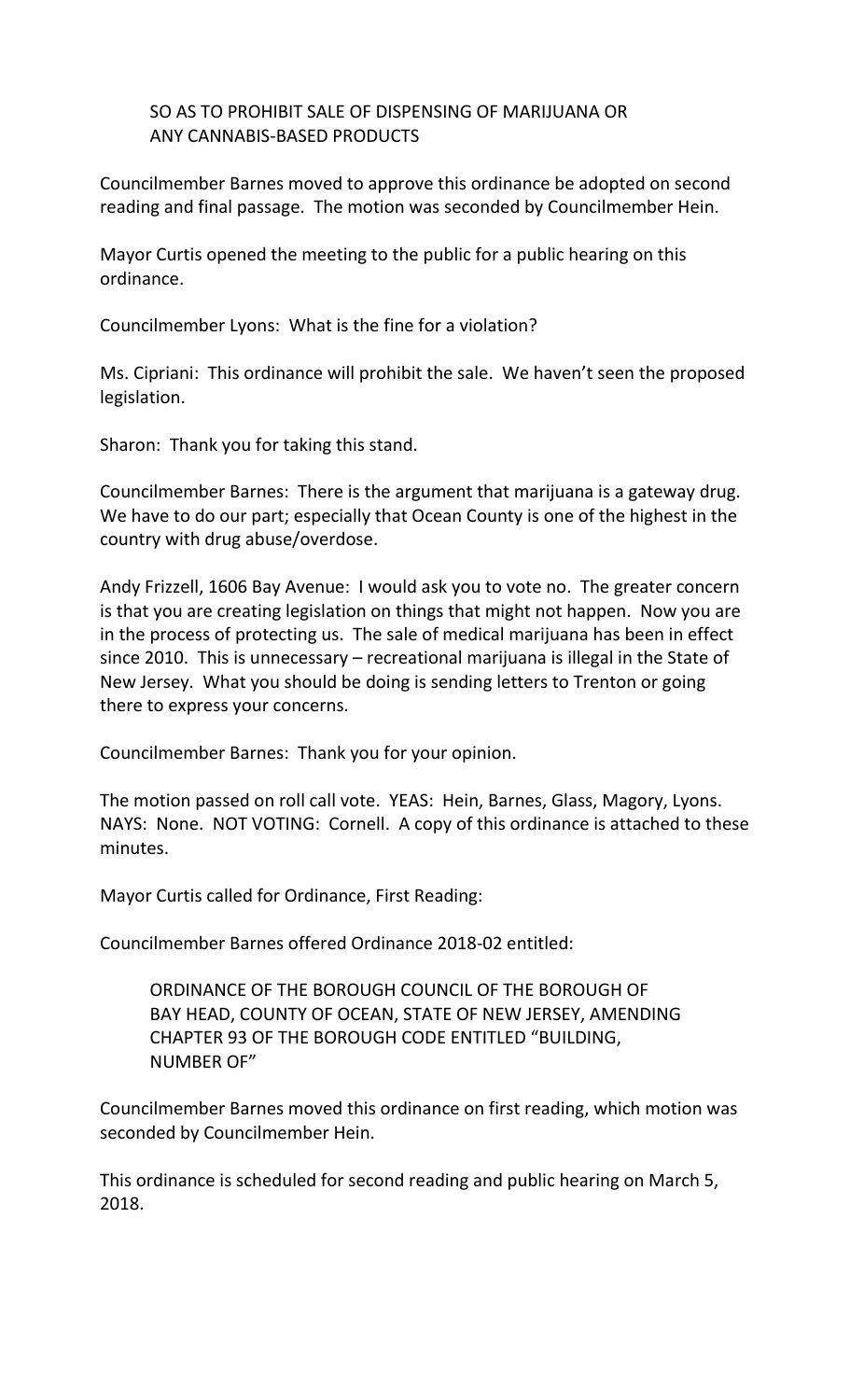The motion passed on roll call vote. YEAS: Hein, Barnes, Glass, Magory, Lyons. NAYS: None. NOT VOTING: Cornell. A copy of this ordinance is attached to these minutes.

Councilmember Barnes offered Ordinance 2018-03 entitled:

ORDINANCE OF THE BOROUGH OF BAY HEAD, COUNTY OF OCEAN, STATE OF NEW JERSEY AMENDING CHAPTER 126 OF THE MUNICIPAL CODE OF THE BOROUGH OF BAY HEAD, ENTITLED "FLOOD DAMAGE PREVENTION"

Councilmember Barnes moved this ordinance on first reading, which motion was seconded by Councilmember Glass.

Mr. Parlow: Pre Sandy, the date of the FEMA map was September 29, 2006. After Sandy there have been two Preliminary Maps. The Borough adopted Ordinance 2014-03 stating that they would enforce the best available data. A letter was received stating the 2006 Map was being updated as of June 20, 2018. This map update is required because Point Pleasant Beach decided to accept the preliminary maps. All other towns in Ocean County are waiting for the adoption of the Preliminary Maps. Since Bay Head is on the same panel as Point Pleasant Beach and they accepted they are requiring us to accept the panels also.

Councilmember Lyons: Should we look at it down the road as a problem by not accepting the Preliminary Maps?

Mr. Parlow: The data for the June 20, 2018 panel will only be modified for Point Pleasant Beach – it will remain the same as the 2006 Map for Bay Head and Point Pleasant Borough. Should we accept? I might say the higher the better. The next one might be worse. If New York City wins their appeal the elevations may be reduced. What does that do to Bay Head – the Municipality can always adopt higher standards. With the higher standards you get better discounts on your flood insurance. You have to adopt this ordinance. If you want to accept as Point Pleasant Beach you will need to notify FEMA and they would have to change the panel – there is no time to do that prior to June 20, 2018.

This ordinance is scheduled for second reading and public hearing on April 2, 2018.

The motion passed on roll call vote. YEAS: Hein, Barnes, Glass, Magory, Lyons. NAYS: None. NOT VOTING: Cornell. A copy of this ordinance is attached to these minutes.

Mayor Curtis called for Unfinished Business.

Councilmember Barnes: Ocean County College has a panel discussion scheduled with Police Chief's for February 28, 2018 at 2 pm. Chief Hoffman will be part of the panel. All are invited.

Mayor Curtis called for New Business. There was none.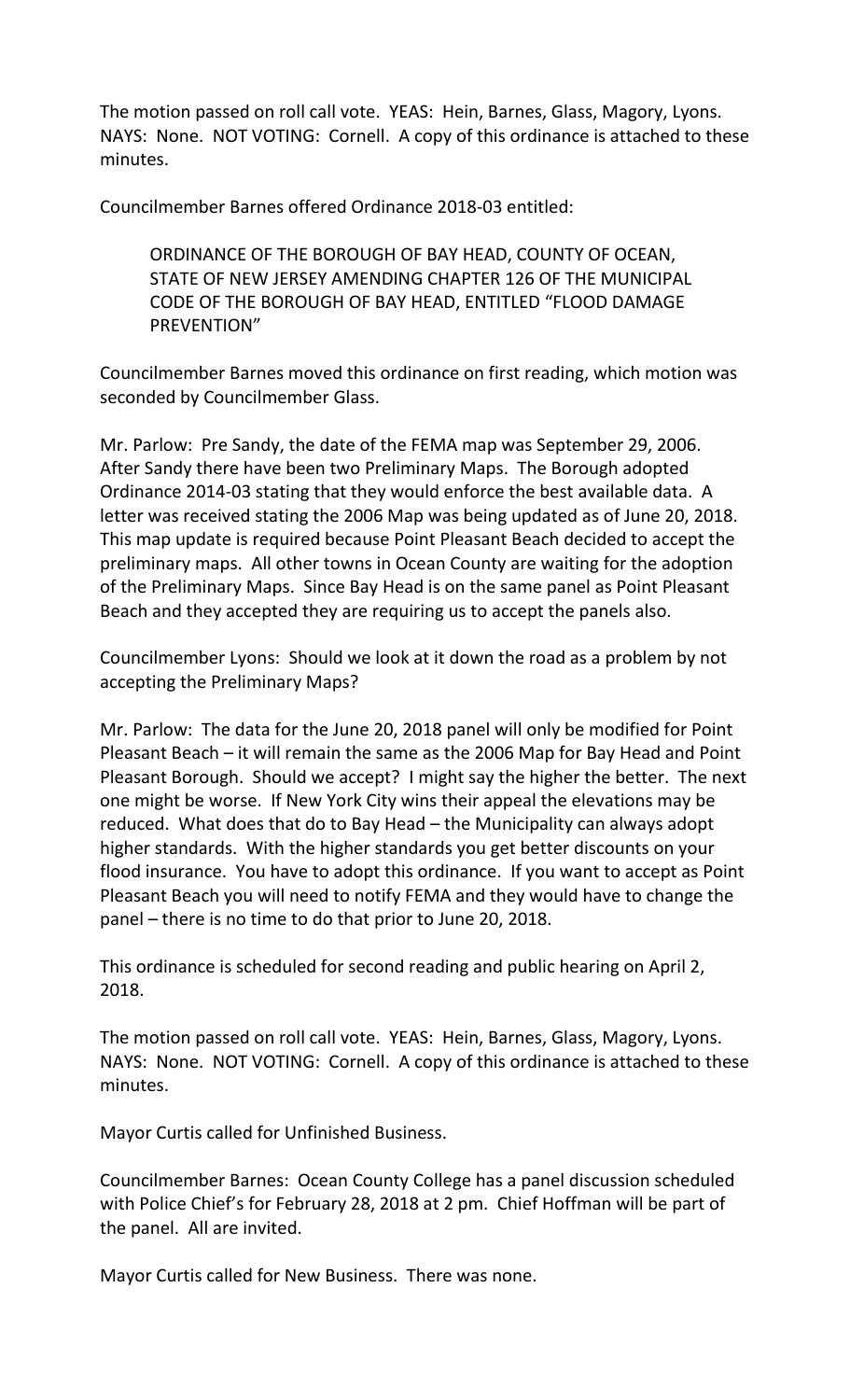Mayor Curtis opened the meeting to the public.

Char Charlton, 18 Harris Street read the following:

Mr. Mayor, Members of the Town Council and Residents here tonight,

Speaking on behalf of the members of the Women's Republican Club of Mantoloking and Bay Head, I would like to publicly recognize the service and leadership of Councilwoman D'Arcy Rohan Green and to thank her for all she has done to support the members of our community over the years.

Her passion and support for protecting a clean and natural environment for Bay Head, the Barrier Island and Barnegat Bay has been clear throughout her tenure. Through her leadership as Chairperson of the Parks and Recreation Committee she has served as Council liaison to both the Beautification Committee and the Environmental Commission, working to preserve and enhance the native beauty of Bay Head's public land and to protect and develop the natural resources of Bay Head.

Her contributions to the youth and citizens of this community are noteworthy. She was responsible for spearheading the construction of our modern town playground used by so many of us. She has had oversight for the Summer Rec Program enjoyed by hundreds of young people each summer. She was the Council liaison and a founding member of the Mayors Wellness Campaign and was instrumental in helping to create Walk Wednesdays, currently in its 8<sup>th</sup> year.

D'Arcy served as a member of the Council for 2 weeks short of ten years. According to our Mayor, she was the first woman to be elected Council President in Bay Head. Most importantly, she has been an outstanding role model for the women and girls of this community. Her actions have created a legacy that inspires others to "…*dream more*…*learn more*…*do more*… and *become more"*.

We, the women of this community, and particularly the members of WRCMBH *thank* D'Arcy for her service*, respect* her contributions, *admire* her leadership and *wish* her the very best in the years to come

Ellen Tobin, 50 Bridge Avenue: What is the status of the vendor ordinance?

Mayor Curtis: No changes were made and it is too late to do so for this summer. We will have two ice cream trucks and one hot food truck.

Mayor Curtis thanked everyone for their attendance.

There being no further comments Councilmember Lyons moved to approve the vouchers for payment. The motion was seconded by Councilmember Magory and passed on roll call vote. YEAS: Hein, Barnes, Glass, Magory, Lyons. NAYS: None. A list of vouchers is attached to these minutes.

Councilmember Glass offered the following Resolution to go into Executive Session.